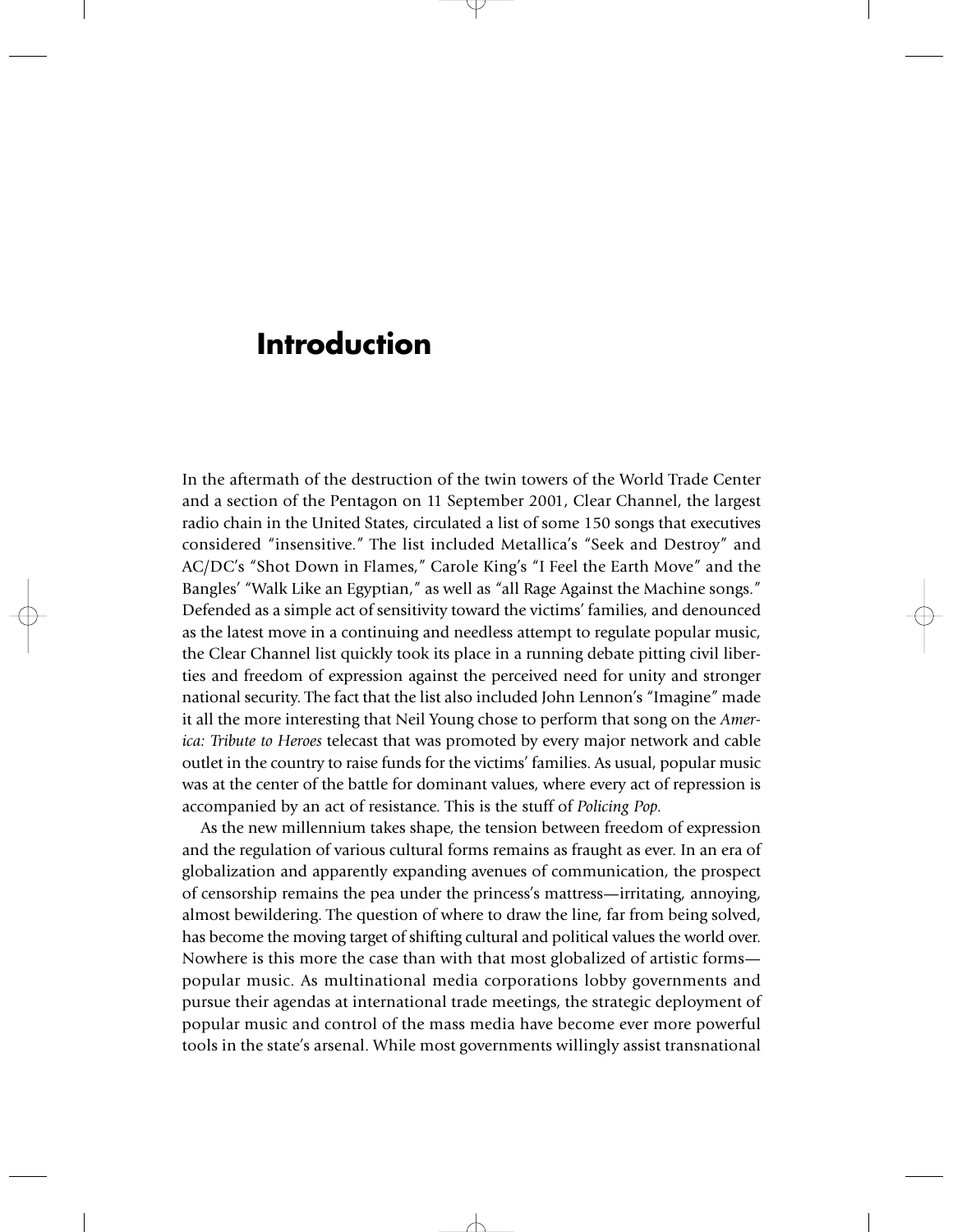#### 2 Introduction

corporations in the eradication of trade barriers, those same governments often seek to blunt the edge of popular culture by imposing restrictions on websites, consumer videos, sound recordings, live music performances, and a range of other cultural practices.

If one response to globalization at a governmental level has been the attempt to close borders and reinforce national identity, another involves efforts by nongovernmental organizations to mold the nation's morality by restricting its popular culture. In Britain, for example, a long-standing pressure group, the National Viewers and Listeners Association, renamed itself Media Watch UK in 2001 and vowed to continue the fight for "cleaner" popular culture. Its activities were mirrored in the United States by campaigns to restrict the breadth and appeal of popular music launched by the Parents Music and Resource Center (PMRC) in the 1980s and carried on through the efforts of Christian fundamentalist organizations such as Focus on the Family and the Christian Coalition, and political activists and elected officials such as William Bennett, Joseph Lieberman, and Dr. C. Delores Tucker.

Religious zealotry has long played a role in silencing aspects of popular culture. While the actions of Christian fundamentalists have perhaps been the most familiar to observers in the west, the rise of Islamic fundamentalism in Afghanistan, Algeria, Pakistan, Saudi Arabia, and other parts of the world has been accompanied by less tolerance of cultural diversity and many forms of cultural expression. The attempt by the former Taliban regime in Afghanistan to outlaw most musical forms is but the most extreme example of attacks against popular music taking place across the globe.

In places that have a strong tradition of and commitment to freedom of expression, acts of overt repression are usually greeted with an automatic negative response. The discussion becomes measurably more complicated, however, when the topic turns to, say, the cultural boycott of South Africa during the apartheid regime, a misogynistic Death Metal scene, or Nazi rock in contemporary Germany. For many, the maxim of the American Civil Liberties Union—that the antidote to hate speech is more speech—remains in force even in these instances. Others are willing to consider certain forms of censorship as a progressive strategy, which offers a very different perspective on the notion of "policing."

Meanwhile, at the industry level, the global music business has become embroiled in attempts to fortify its bottom line by harnessing new technologies for the production and distribution of music. Its first goal has been to prevent peer-topeer internet services such as Napster and Gnutella from providing users with free access to thousands of recordings as it prepares to enter the internet music business on its own terms. This enterprise has led the industry down the path of restrictive copyright legislation and punitive litigation—yet another form of policing rather than providing useful services.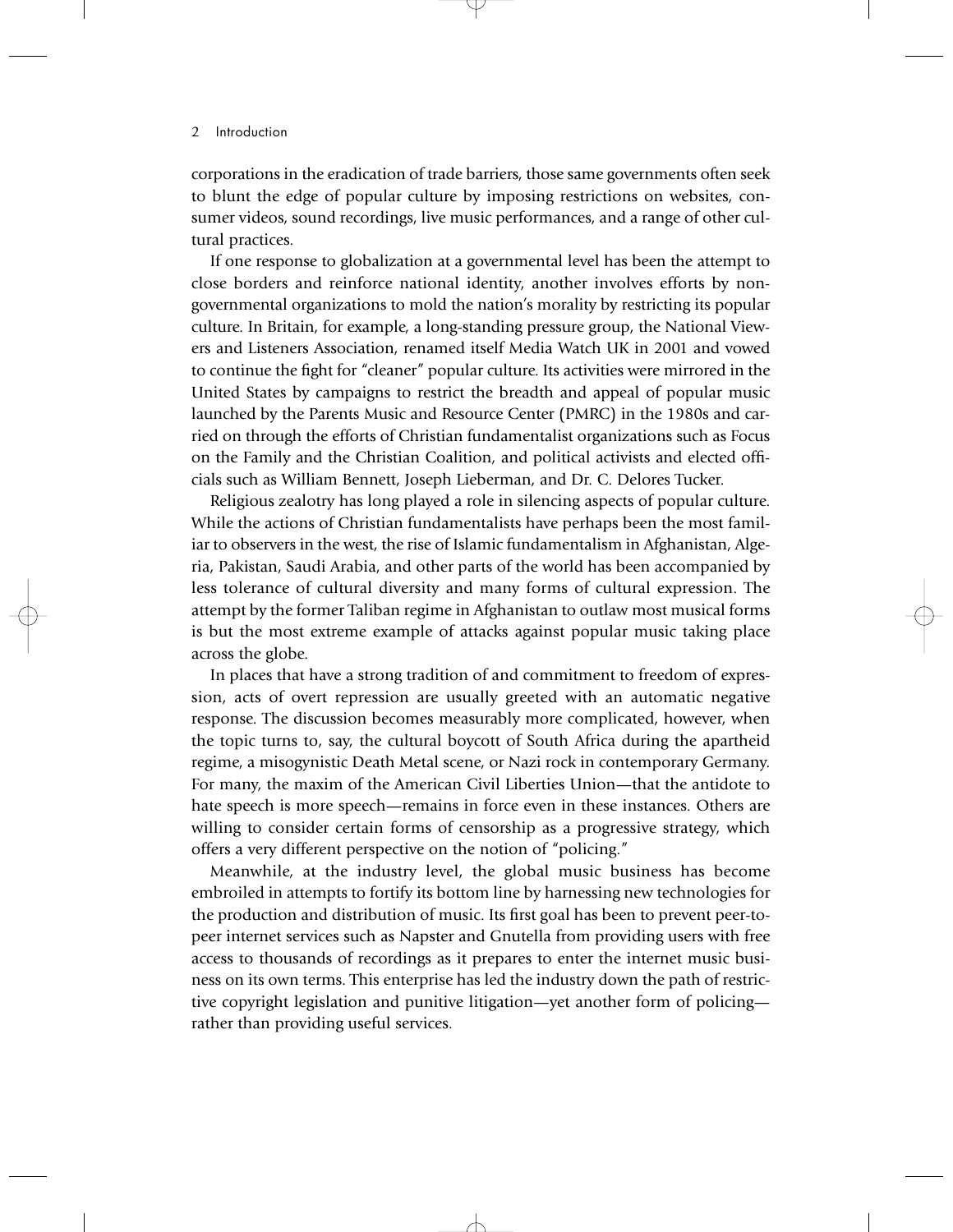*Policing Pop* takes up these struggles at the point where regulation and repression meet resistance and revolt. Its contributors provide a wealth of examples of both attempts to stifle the creativity of popular musicians and the strategies used to resist such pressures. To this end, we have consciously chosen the metaphor of "policing," rather than the narrower concept of censorship, to describe the activities in question—not simply for its alliterative value, but also to convey the variety of ways in which popular music can be regulated, restricted, and repressed. These 13 chapters include instances of direct and indirect acts of censorship by government functionaries, social pressure brought to bear by conservative religious and cultural groups, organized boycotts spearheaded by liberal and progressive causes, proposed legislation that threatens to restrict everything from live performances and T-shirts to portable playback devices and digital downloads, market forces that limit the range and styles of music available, and, finally, prior capitulation to any of the above, which leads to that most pernicious of all forms of censorship—selfcensorship. Our focus goes beyond the suppression of content to include issues of access, ownership, and the use of popular music and other forms of popular culture. Many of the incidents described in *Policing Pop* are fully covered here for the first time. Our goal is to explore the range of practices which limit popular music, determine the agents and the mechanisms of these practices, and illustrate strategies for resistance and positive change.

*Policing Pop* falls into three parts. The first, "Defining Issues and Themes," contextualizes the regulation and censorship of popular music within the broader notion of policing. It introduces some of the major themes which recur throughout the book, including problems associated with definitions and boundaries, the importance of changing technologies and attendant legislation, and the diversity of censorial and regulatory practices. These opening chapters explore the basic parameters and historical underpinnings of policing. What is it? How does it affect pop? How widespread is it? Does it occur in routine operations of the music industry? Can it be countered? Must it always occur?

Martin Cloonan deals with the problem of definition in the opening chapter. Examining the concept of censorship as it applies to popular music, Cloonan argues that many commentators have been quick to use the word in the case of popular music without considering its meaning. He illustrates the need for more precision by considering various definitions and levels of censorship and the ways in which pop music has been censored. Cloonan suggests that acts of censorship are related to the artistic form in question and that censorship does not have to involve deliberate imposition of moral or political codes, since the routine machinations of the market can have censorial implications. Having thus moved the notion of censorship beyond the relatively narrow confines of governmental acts into broader social actions, he explores the implications of such an approach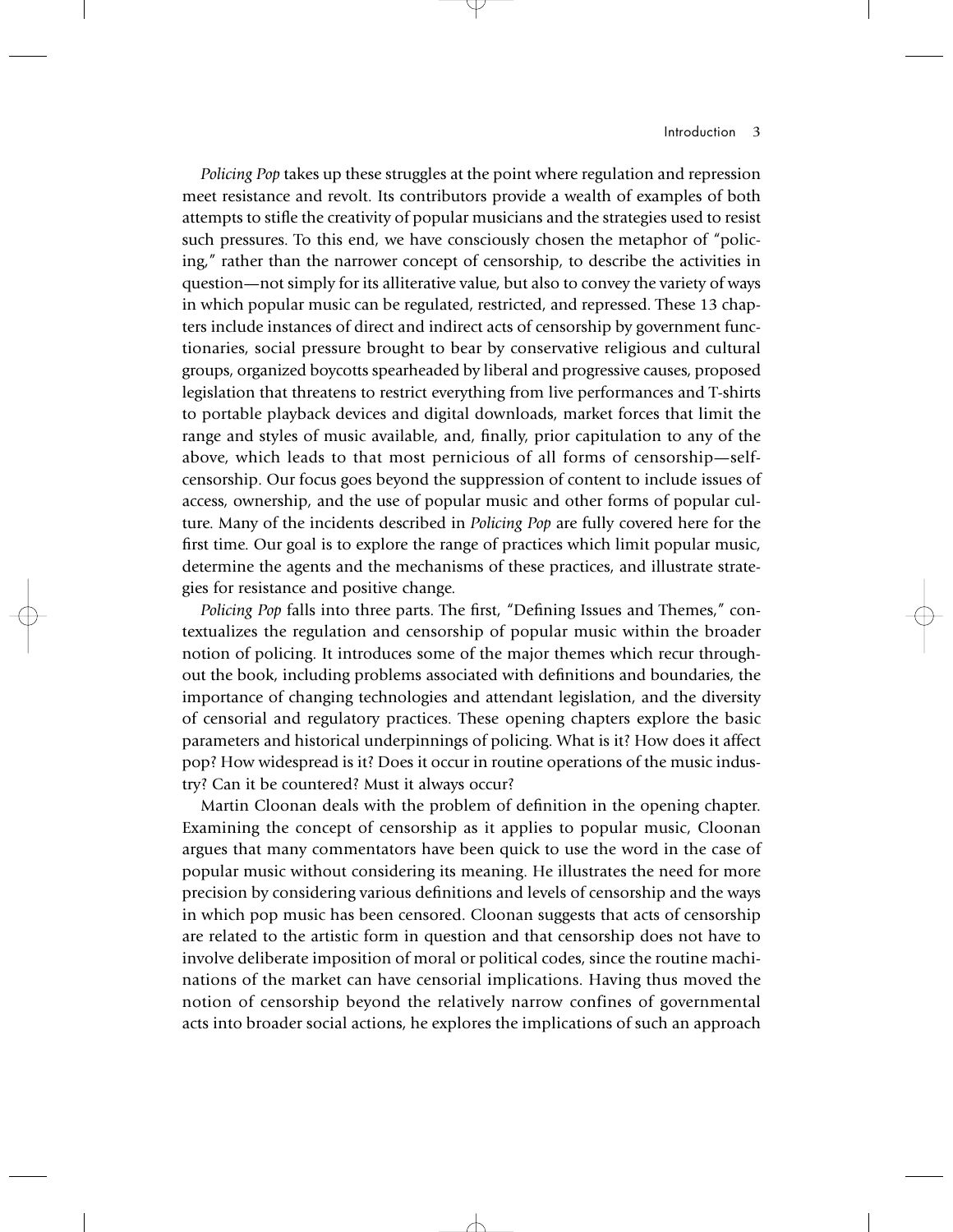through some illustrative cases. His conclusion that the PMRC's stickering campaign was not a form of censorship provides a provocative opening for the book.

While Cloonan is concerned with perennial issues, Reebee Garofalo's chapter is firmly located in the age of hyperspace. Highlighting the censorial implications of changing technology, it examines perhaps the most contentious area of policing pop today—the regulation of the internet. Garofalo situates his work in the history of U.S. copyright law and music industry practice, detailing a pronounced shift in emphasis away from users' rights toward corporate self-interest. He shows how by using terms such as "theft" and "piracy"—while at the same time influencing copyright legislation to narrow the terrain of fair use and the public domain, the music industry has been able to defend its ability to profit while simultaneously masquerading as a defender of artistic freedom. The result is an enforcement mentality hopelessly mired in an impossible search for secure file formats rather than a focus on providing consumers with affordable, user-friendly services. Thus, in common with Cloonan, Garofalo discusses the ways in which daily business practices seek to curtail artistic expression, but takes the issue further by adding the important dimensions of audience access to and use of that expression.

The varied ways in which pop is policed are illustrated further in Chapter 3, where Vanessa Bastian and Dave Laing review *Index on Censorship*'s coverage of musical censorship around the world over a 20-year period. Drawing on more than two hundred examples, they identify the most censorious countries and chart the range of issues which have resulted in pop's being censored. While *Index* generally concentrates on government censorship, Bastian and Laing show that censorship is practiced by a variety of agents, including state regulators, broadcasters, pressure groups, and guerrilla groups. Thus, their chapter illustrates a key theme of *Policing Pop*—that it is not only governments who police the popular music terrain.

This idea is taken further in Chapter 4, where Steve Greenfield and Guy Osborn review the policing of pop within the music industry. They show that the notion of policing goes beyond outright censorship to include the control and regulation of artistic output. Focusing on the experience of the United Kingdom and drawing on a range of legal documents, they show how copyright—in many ways the very foundation of the popular music industry—can serve to stifle artistic freedom. Their examples include artists such as Abba, the Rolling Stones, and Bruce Springsteen. Picking up on themes explored by Cloonan and Garofalo, the chapter also examines the potentially censorial impact of standard music industry contracts. Changing technology again emerges as a key issue as Greenfield and Osborn show how the law struggles to keep pace with technological developments such as samplers and the internet. The result is that the policing of pop continues to be undermined by new technologies. Battle lines are continually redrawn, but the war never ends.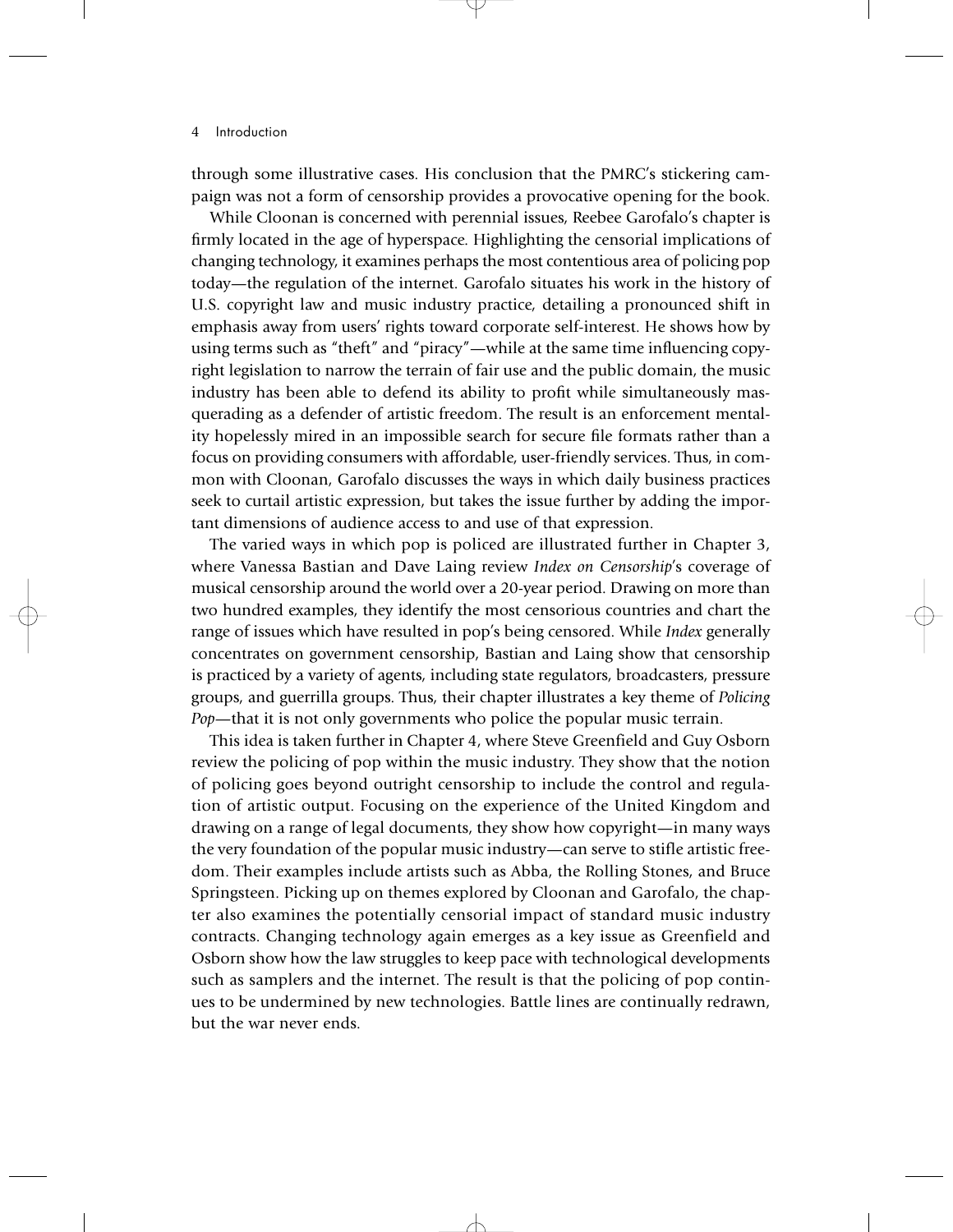Many of the themes included in Part I of *Policing Pop—*issues of definition, changing technology, the roles of various agents, and the key role played by the music industry—return in the second part*,* "Controlling the Artistic Process." Moving from the general to the specific, the four chapters here deal with the ways in which individual artists experience the prospect of censorship and what happens to their music as it becomes subject to broader social forces. Contributors explore the censorial implications of moving from small subcultures and relatively isolated "scenes" to mainstream scrutiny, the attendant pressures toward self-censorship, ways of countering attempts to prosecute, and the roles which popular musicians can play in fighting censorship.

Keith Kahn-Harris's chapter on the limits of musical expression within the death metal scene demonstrates that a book on censorship is almost guaranteed to take the reader to places that are most uncomfortable. Analyzing the horrific musical text "Fucked with a Knife" by the band Cannibal Corpse, Kahn-Harris's work is important in that it addresses freedom of expression in a situation that puts it to the test. His exploration was motivated by his concern about the text and the band's larger body of work, which is almost wholly devoted to explorations of the abject. While the content of the song is fully discussed in the chapter, the complete lyric text does not appear. The reader is directed to a Cannibal Corpse website, where the lyrics can be accessed in the context of the band's complete body of work. This decision to omit the lyrics, of course, forced all of us to grapple with the prospect of our own self-censorship—certainly an irony in a book on censorship. Ultimately, we all agreed that the decision was a sound one. In deploying the concept of a "scene," which provides a cultural and aesthetic frame for the music, Kahn-Harris finds a disjuncture between "text" and "practice" in the death metal scene. He suggests that while death metal produces texts that are "transgressive," the scene itself is not partly because it is self-consciously anti-political—a fact that prompts the author to look for signs of social utility in the notion of transgression. One of the defining characteristics of the death metal scene is its near complete insularity. Until the political enters, Kahn-Harris suggests, the scene—and the internal acceptance of its own misogynist and exclusionary practices—will remain intact. Kahn-Harris's contentious view is that intellectuals have a role in exposing the scene to greater scrutiny and thus making it engage more overtly with the political and especially with its unreconstructed sexual politics. Kahn-Harris warns against the "critical paralysis" which can result from over-analyzing any given phenomenon; he opts, instead, for a form of "policing" based on intellectual monitoring, analysis, and evaluation, which holds a given text up to the light of day and moves towards a more egalitarian scene via self-criticism and confronting regressive practices.

Mike Jones's chapter is based on self-reflection concerning the fate of Latin Quarter, the band of which he was a member. Best known for the hit "Radio Africa," Latin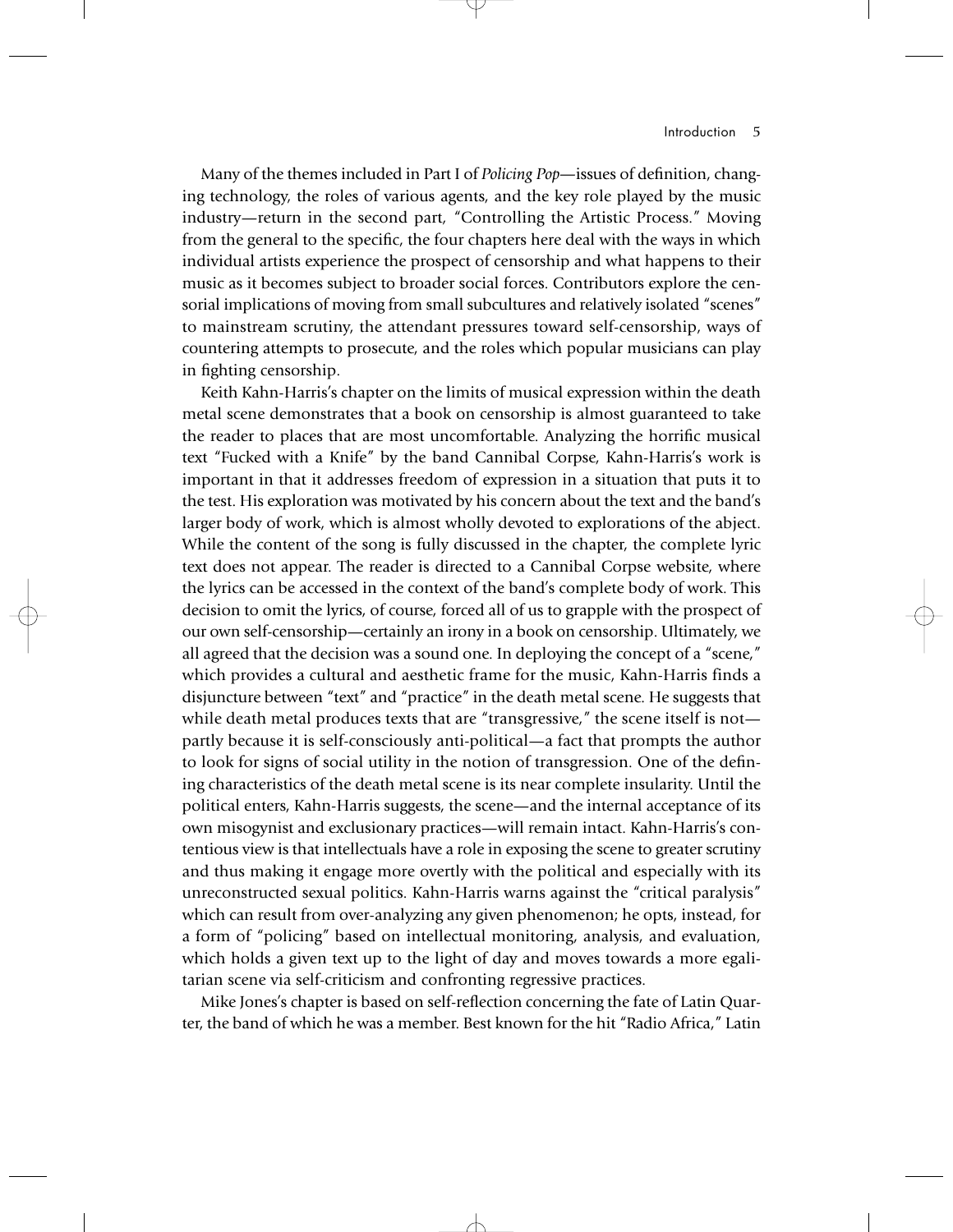Quarter were an overtly political band from Sheffield, England. Their history revisits some of the issues raised in Part I as Jones again shows how the daily workings of the popular music industry acted to stifle both the band's politics and its creativity. In an industry based more on entertainment and escape than on art and engagement, it is predictable that a band with serious material will have difficulty surviving. Although the industry will accept *some* overtly political texts from artists who can fulfill its other requirements (Bruce Springsteen, U2, and Billy Bragg come to mind), Jones suggests that it has trouble coping with artists who place politics in *all* their work (Rage Against the Machine stands out as one notable exception). Jones locates the difficulties that Latin Quarter faced not in overt acts of censorship, but rather in the very process of pop commodification, as he reflects on how he censored his own work in order to produce a product that suited the politics he was anxious to convey. His conclusion that the political instincts of Latin Quarter were entirely inappropriate for success in the pop world—too pop for the politically committed and too political for pop fans—acts as a somber warning to those who would follow in the band's wake.

In Chapter 7 Rob Bowman relates the story of an attempt to censor the Canadian band the Dayglo Abortions. Bowman charts the band's career and then explores the minutiae of a censorship battle, basing his work on a wealth of newly uncovered material. Importantly, he shows how fighting censorship can have repercussions for artists. In this instance it helped to exacerbate existing tensions between the band and its record company, Fringe Product. The defense's case was further undermined by a dispute between the company owner, Ben Hoffman, and his lawyer, Marlys Edwardh. Drawing upon correspondence between the two, Bowman reveals the complexity of an attempt to defend popular music from censorship. Eventually, thanks to the support of a number of experts and astute defense tactics, the Abortions' case was won and their records were acquitted. However, Bowman also shows that some potentially key allies were reluctant to help. Moreover, in the fallout from the case Fringe scaled down its activities, and other record companies became more cautious about what they released. This case thus shows the need not only to defend pop—and to do so loudly and clearly—but also to do so in ways which offer victims support in the longer term.

Chapter 8 moves from North America to Eastern Europe and again shows the need for allies, albeit in a rather different climate where rights to free expression are less well established. The subject is the Slovenian band Strelnikoff, whose members have been engaged in a long-running censorship battle with the Slovenian Catholic Church and its political allies in the Christian Democratic Party. The dispute centers on the band's "Bitchcraft" single, the cover of which features a picture of the Virgin Mary with a rat on her lap. David Parvo argues that the case has the potential to move Slovenia toward forms of censorship which are even more severe than those endured during the years of Soviet domination. Here pop is acting as a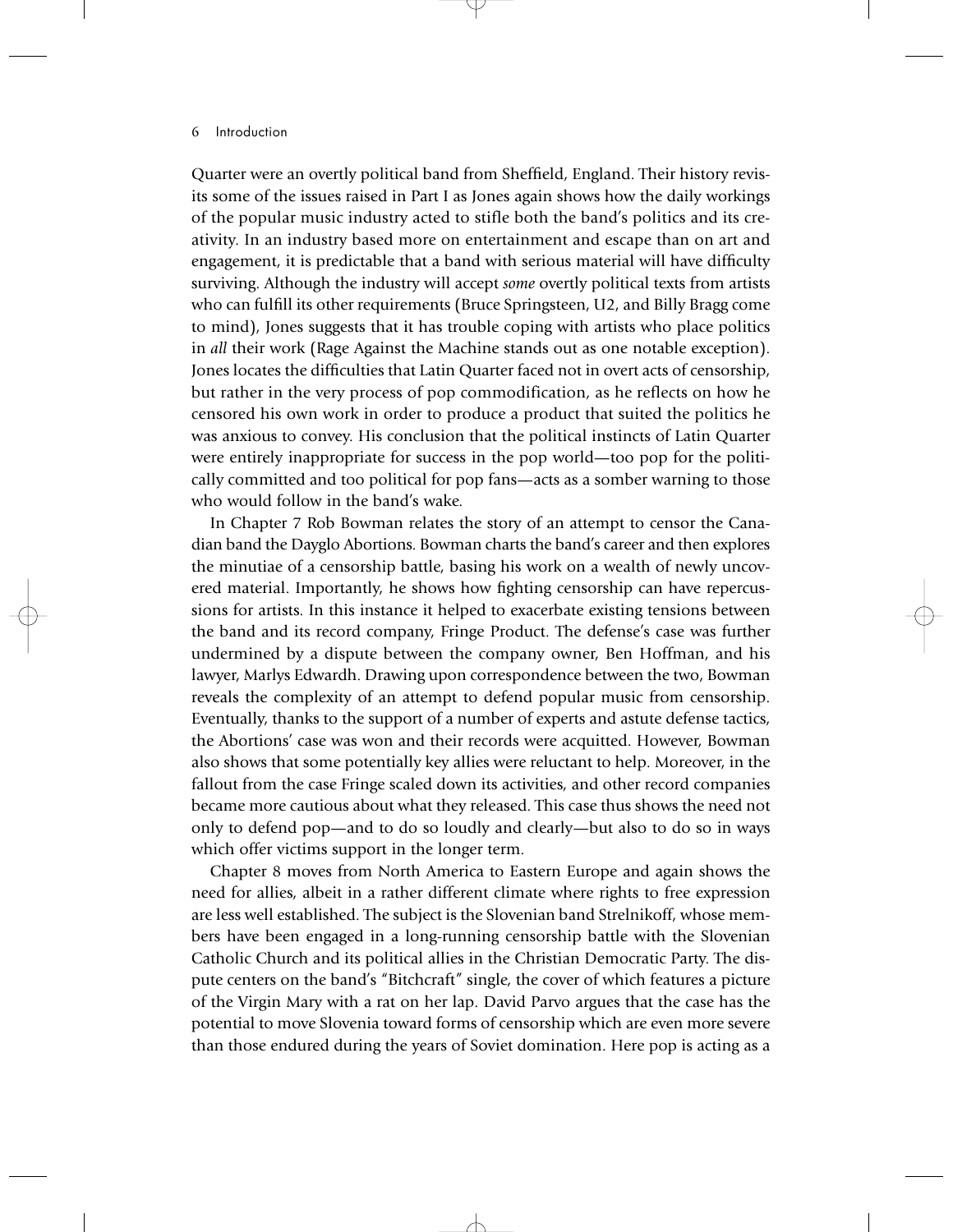barometer for Slovenian freedom of expression. Fortunately, Strelnikoff have managed to defend themselves and have secured a range of allies; indeed, the case has become something of a litmus test. The band's tactics, Parvo shows, have resonance beyond Slovenia.

Parvo's chapter leads into Part III of the book, "Up Against the State," which focuses on censorship by state agencies but includes instances of restrictive measures supported by progressive causes, international agencies, and even musicians themselves. Key themes which emerge here include the changing role of the state and the contested nature of state power, the importance of local as well as national censorship, and the controversial notion of cultural suppression as a progressive force. In the age of global communication, this section serves as a reminder of the continued power of the nation-state and of the resistance to that power which musicians have often helped to lead.

The section begins with Michael Drewett's review in Chapter 9 of the censorship of popular music in apartheid South Africa, concentrating on the dark years of the 1980s. Drewett surveys various forms of censorship and shows how many brave musicians resisted the apartheid regime. Crucially, South African musicians were divided among themselves about how best to counter apartheid and avoid censorship. Some saw exile from their homeland for the duration of apartheid as the only viable option; others saw remaining and recording messages of resistance—open or camouflaged—as more productive, a tactic that posits some form of self-censorship as a strategic and creative choice. The chapter also raises the question of whether censorship can be politically progressive, given that the resistance to apartheid was bolstered by a UN-sponsored cultural boycott of South Africa. In discussing the boycott, Drewett argues that the multifaceted nature of this policing effort prompted liberals and progressives to advocate forms of censorship. The chapter ends optimistically by noting how much freer South African musicians are in the postapartheid era, but it also serves as a stark reminder of how hard-won that freedom was.

Jeroen de Kloet's chapter focuses on the policing of pop in contemporary China. He begins by discussing the notion of a velvet prison which many observers use to describe the relationship between the artist and the state in communist societies. Drawing on his own field work within China, de Kloet shows that despite its superficial appeal, this notion fails to convey the complexity of the relationship between the Chinese state and popular musicians. He describes the ways in which popular musicians negotiate the various rules and regulations designed to police them. However, the fact that these negotiations take place is evidence, he suggests, that the Chinese state is not as all-powerful as is sometimes suggested. In addition, although rock's rebellious image can help to popularize it among fans, actual rebellious acts which lead the authorities to clamp down may be opposed by musicians who simply want to get on with making music. Once again, de Kloet raises the issue of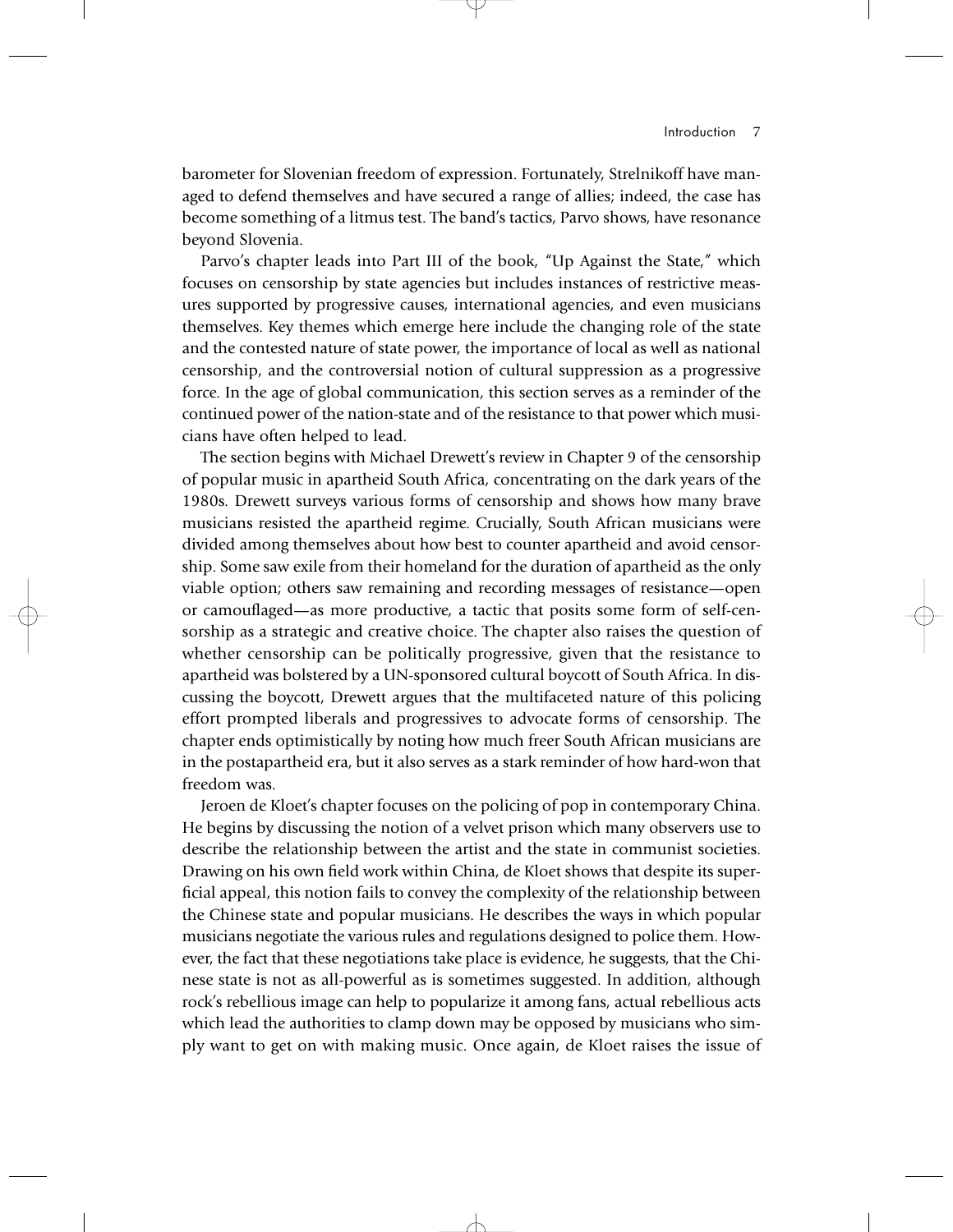self-censorship—in this case as part of a strategy for dealing with life in a one-party state. What emerges, he suggests, is not so much censorship as a set of strategies for exclusion, again illustrating the diversity of ways in which pop can be policed.

Whether censoring popular music can be politically progressive is one of the key questions raised by Alenka Barber-Kersovan in Chapter 11. The context here is the rise of neo-Nazi parties in Europe and the problems this poses for democratic states, especially with regard to protecting free speech while at the same time countering racism. Such issues are particularly fraught in Germany, which has the legacy of both a Nazi past and an eastern sector composed of a former communist state. Barber-Kersovan charts the rise of neo-Nazi rock, racist sentiments, and violence, as well as the reaction from the media, the government, and popular musicians. She suggests that at one level the neo-Nazi scene was inflated by media hype, which provoked a concerted reaction. Opponents staged Rock Against Racism concerts and distributed educational materials, while some neo-Nazi musicians were prosecuted as part of a more general state-sponsored clampdown. The result, according to Barber-Kersovan, was mixed: Some neo-Nazi musicians gave up their activities, but there was an increase in the overall number of bands and concerts. In many cases production simply moved abroad, and the range of activities widened. Repression did not crush the neo-Nazi scene; it simply led to a change of tactics, while the amount of neo-Nazi music available increases year after year. Ultimately, Barber-Kersovan concludes, the German case produces more questions than answers about how to police politically regressive pop.

In Chapter 12 José Roberto Zan examines the censorship of popular music in Brazil during the twentieth century, illustrating the changing nature of the state's involvement. Zan traces the development of Brazilian popular music and the Brazilian recording industry, charting two main periods of censorship—both during periods of political dictatorship. At such times, he argues, the portrayal of dissident lifestyles is likely to encounter official disdain and efforts to censor. By way of contrast, he also shows how the attempt by the Brazilian left to use popular music in the 1960s resulted in a form of censorship whereby indigenous music was exalted as the people's music and thus supported, while international pop was denigrated as part of international capital. Here self-censorship was urged in the name of politically progressive politics. Zan shows how changing social mores, political fortunes, and technology can alter the censorial climate. His story is essentially an optimistic one which charts a growing freedom of expression. The state's role as a censorial agent has declined. But this has left the field open to other forces, and it is clear that while Brazil's musicians are freer than before, that freedom will need constant vigilance if it is to survive.

The last chapter of *Policing Pop* concerns censorship in the United States. Here Paul D. Fischer shows that while freedom of speech is guaranteed under the First Amendment to the country's Constitution, the free expression of popular musicians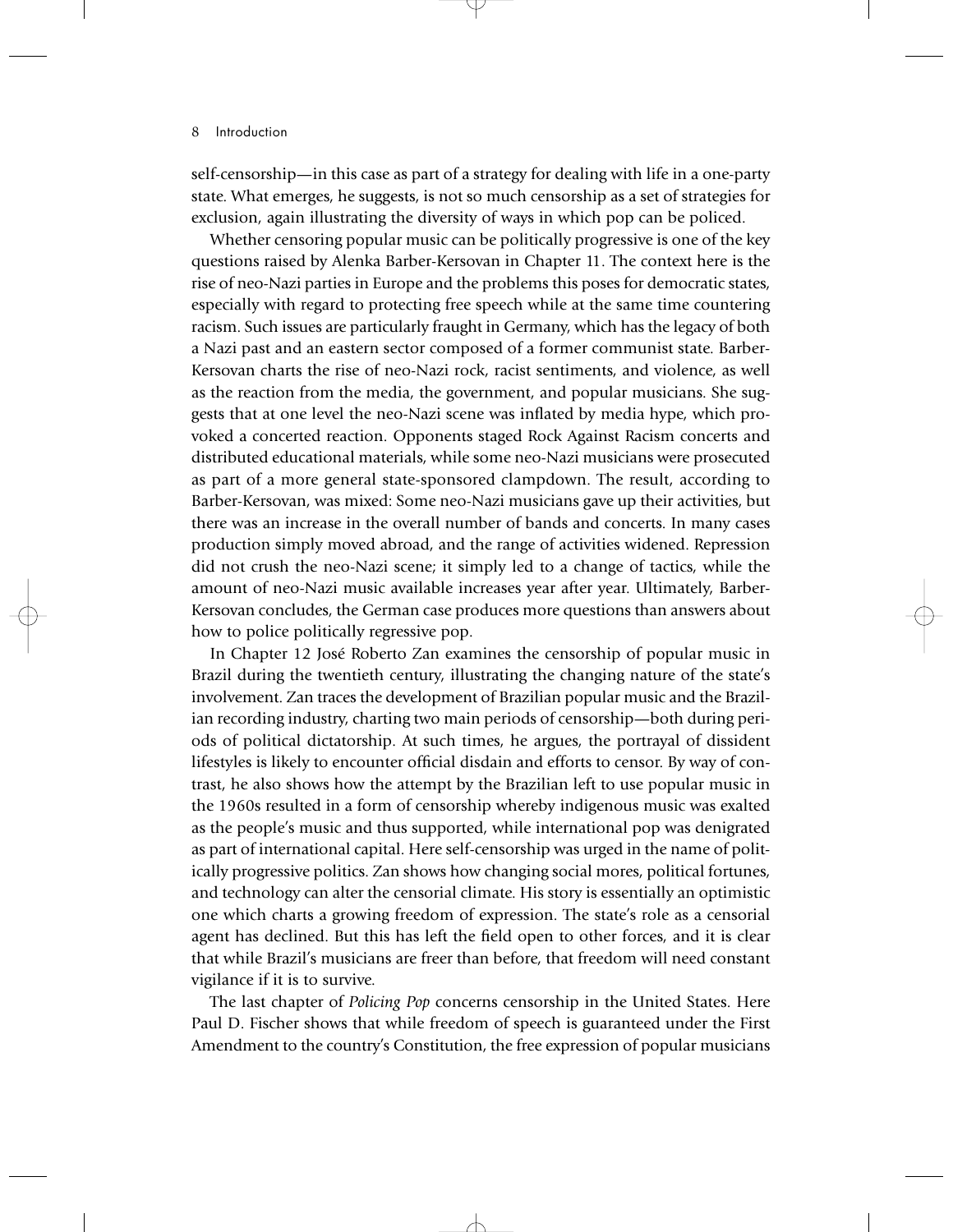has often been contested within American courts and legislatures. In this sense the First Amendment has proved to be less a guarantor than a frame of reference for contending parties. In fact, American courts have often granted exceptions to the First Amendment, as Fischer demonstrates through an examination of court cases, Senate hearings, state legislative moves, and the main agents in all these cases. His chapter ends with a rallying call to defend artistic expression in this new country and to shift the burden of proof to pop's accusers rather than its defenders. Fischer's ringing endorsement of the First Amendment's stipulation that Congress shall make *no* laws restricting freedom of speech ends *Policing Pop* on a strong note.

The collective impact of *Policing Pop* reveals the diversity of actors, agencies, and mechanisms that contribute to policing pop, including government officials, religious bodies, organized pressure groups, market forces, technological advances, copyright legislation and trade agreements, and, finally, musicians themselves. Concerns about the role of self-censorship and the problems inherent in trying to conceive of a politically progressive censorship also recur throughout these pages. What emerges is a complex picture in which the artist is but one player among contending forces whose collective might has the power to support, shape, or stifle artistic freedom.

While we recognize the social power of pop and generally celebrate artistic resistance to censorship, we also believe that simple pleas for artistic freedom must be balanced with calls for social responsibility. Overall, the chapters of *Policing Pop* endorse tolerance, but we also recognize that the peoples of the world come from a range of traditions with respect to the issue of freedom of expression. The task is to determine whether, where, how, and by whom lines can be drawn in politically progressive ways. The fact that not all the authors in this book offer the same answer to such vexing questions is further evidence, if any were needed, of the complexity of our subject.

Recognizing that pop will inevitably be policed, this book raises important questions about how such processes happen and in whose name they are carried out. *Policing Pop* will not always make easy reading, but we hope that it will provoke and enlighten, educate and entertain, and cause its readers to take sides. Let the music play.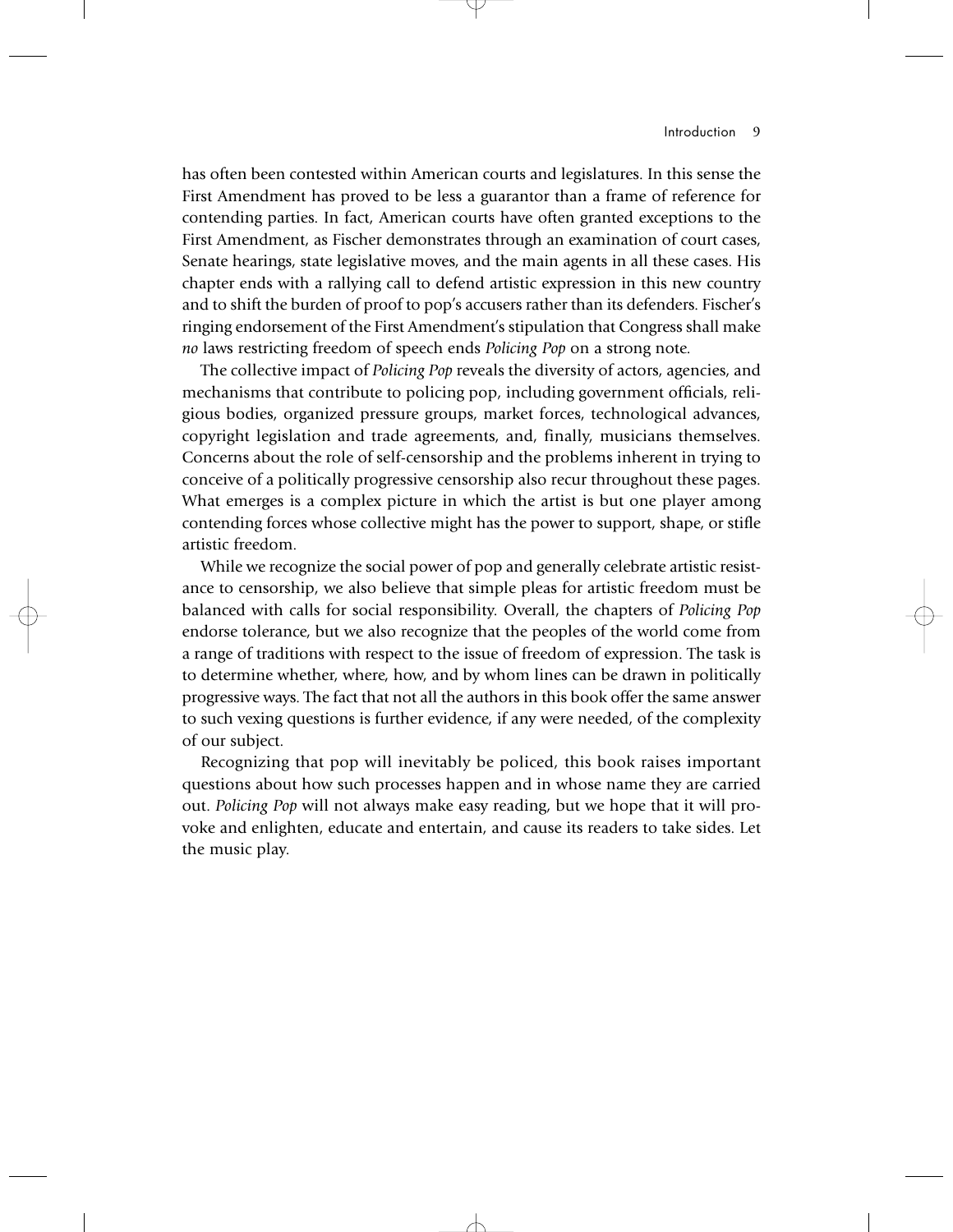# **1 Call That Censorship? Problems of Definition**

On 25 May 1977 Virgin Records in the United Kingdom released a single by the Sex Pistols entitled "God Save the Queen." This record was banned from airplay by every U.K. radio and television station and boycotted by a number of retailers. It was also allegedly denied its rightful place at the top of the June 1977 singles chart via chart fiddling (Savage 1991:364). However, there was no attempt by the U.K. government to suppress the single nor by the courts to prosecute it. It went on to sell hundreds of thousands of copies and became something of a rock classic.

The well-documented case of "God Save the Queen" (see Savage 1991) appears to offer an unambiguous example of popular music being censored. However, the case also raises a number of questions. Were the Sex Pistols actually censored? If so, how? By whom? At what level? If not, what *did* happen to the single? Such questions form a backdrop to this chapter and raise issues of concern for the rest of this book.

*Policing Pop* is about the ways in which popular music is censored, regulated, and controlled. It illustrates how complex the issue of policing popular music is, showing the wide range of policing activities to which pop can be subjected. Censorship is perhaps the most obvious way of policing pop. But to state this is again to beg some bigger questions. What *is* censorship? What forms does it take? How does it affect popular music? Above all, how can we tell if pop is being subjected to censorship?

#### **What Is Censorship?**

Many previous commentators have been somewhat blasé in their attitude toward what constitutes the censorship of popular music. It is striking that the majority of those who have written about popular music and censorship have failed to discuss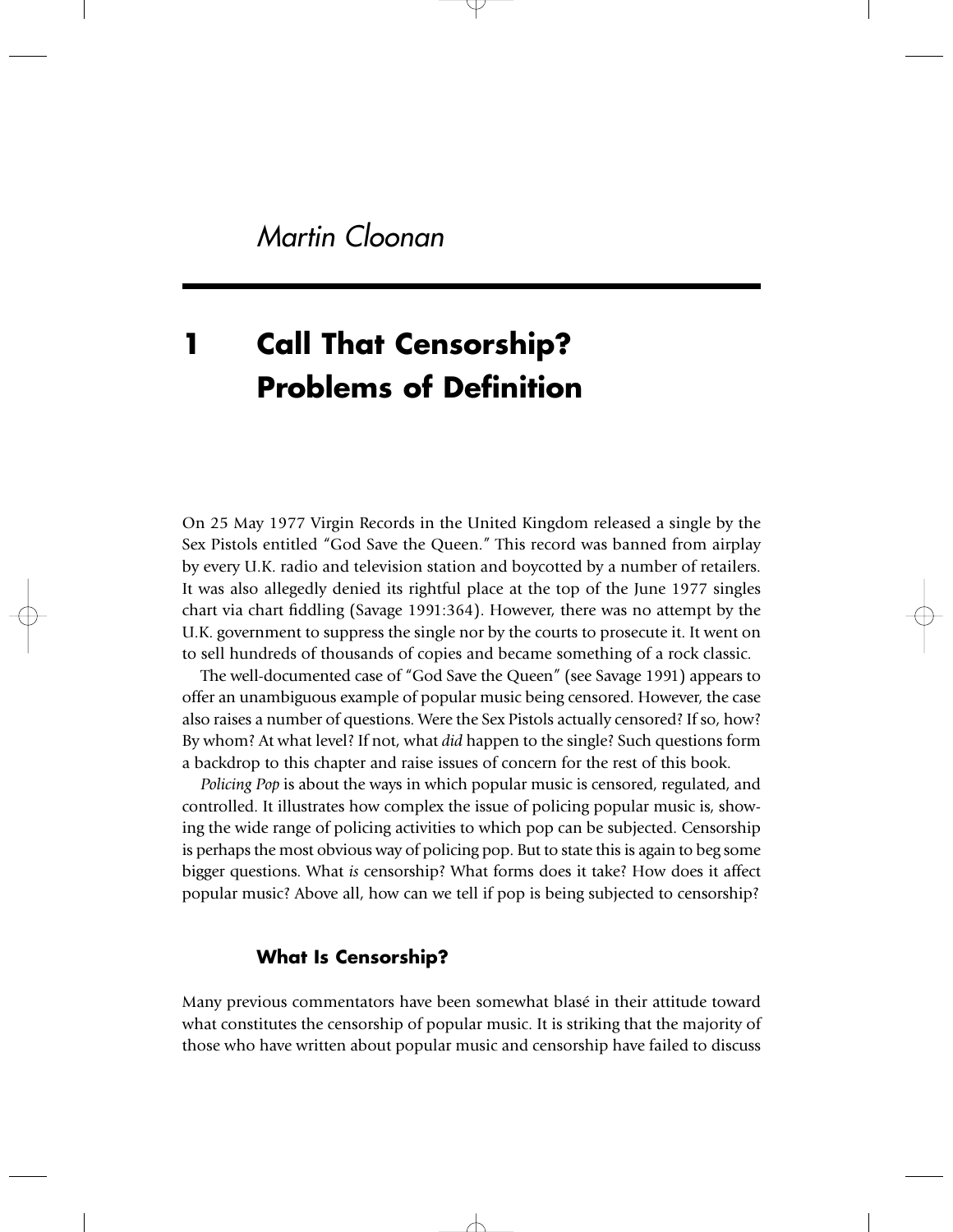what they mean by "censorship" and have tended to use the term almost indiscriminately (see, for example, Chastanger 1999, Jones 1991, McDonald 1989, Shuker 1994, and Sluka 1994). In a recent collection of nine articles (Winfield and Davidson 1999), only one writer bothers to define the term. This lack of precision leaves a vacuum in the analysis: Put simply, it is premature to claim that pop is being censored without knowing something about the nature of censorship.

One scholar who has ventured a definition, Paul O'Higgins (1972:12), describes censorship as "the process whereby restrictions are imposed upon the collection, dissemination and exchange of information, opinion and ideas." He identifies six forms: self, social, legal, extralegal, voluntary, and subterranean (ibid.: 12–13). Writing for *Index on Censorship,* Louis Blom-Cooper follows O'Higgins' definition word for word (Hampshire and Blom-Cooper 1977:55). For Michael Scammell (1988:10), censorship is "the systematic control of the content of any communications medium, or of several or all of the media, by means of constitutional, judicial, administrative, financial or purely physical measures imposed directly by, or with the connivance of, the ruling power or ruling elite." He emphasizes that in order to count as censorship such control must be *systematic*—that is, it must be carried out by governments which are determined to control *all* forms of communication.

Two key notions are articulated in the preceding paragraph—those of *process* and *restriction.* O'Higgins and Blom-Cooper both see censorship in terms of *process.* This raises the issue of agency and, in particular, whether censorship has to be a *deliberate* process carried out by active agents: In other words, must those carrying out the censorship have the intent (express or not) of restricting the material under consideration? I want to argue that censorship does *not* have to be a deliberate act; rather, it can result from processes which are not of themselves overtly concerned with restricting access to artistic works. In particular, as I will show below, there are ways in which the daily, market-informed, operations of the music industry act as forms of censorship (for evidence, see Mike Jones's report on the career of Latin Quarter in Chapter 6).

Importantly, both O'Higgins and Blom-Cooper see censorship in terms of *restriction,* suggesting that censored works do *not* have to be banned entirely, merely kept from being openly available to all. Perhaps the most familiar practices in this respect are the regulatory regimes which many countries have and which seek to deny certain audiences—most commonly children—access to certain materials. In the United Kingdom, for example, all videos must have certificates from the British Board of Film Classification (BBFC) before they can be sold legally. They are rated and given categories whereby some titles will be available only to adult buyers. This regulatory system is premised upon restricting the audience for some videos while reserving (and often exercising) the right to ban others entirely.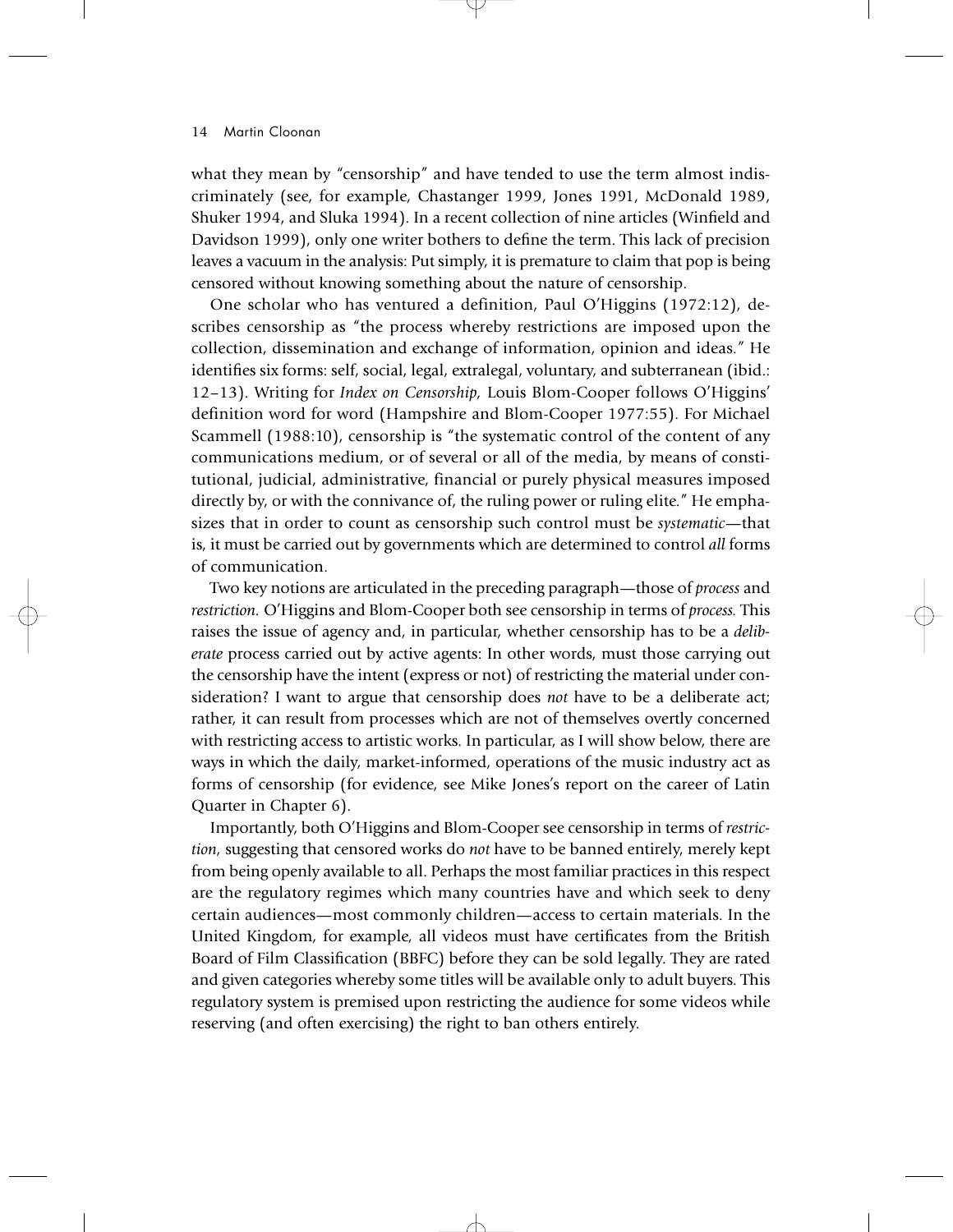Among writers specifically concerned with the censoring of popular music, one of the few commentators to define censorship is Lindsey Fore (1999:95), who suggests that it is "the regulation or control of rock music." However, while it is clear that regulation can involve censorship (as the preceding paragraph shows), it is less clear that *all* regulation or control can be equated so easily with censorship. Regulation and control may be forms of policing, but they are not necessarily always forms of censorship.

Dave Marsh has provided perhaps the most systematic account of censoring pop. His analysis is based upon that of the American Library Association's Intellectual Freedom Committee. Marsh opts for what he describes as a "colloquial" definition of censorship, encompassing inquiries about the presence of certain material, expressions of concern, complaints, attacks, and outright censorship: "The removal of material from open access by government" (Marsh 1991:1). However, this approach seems simultaneously too broad and too narrow. It is hard to see how inquiries about materials can so easily be equated with censorship or why direct censorship can be carried out *only* by government. In fact, as the contributors to *Policing Pop* show, a range of agents can carry out direct censorship. Thus, a more precise definition is needed.

Having previously attempted to define the censorship of music (Cloonan 1995, 1996), $1$  I am aware of the complexity of the issues at stake. The essence of the problem lies in drawing up a definition which is narrow enough to exclude apparently frivolous examples but broad enough to include incidents other than overt attempts by governments and other agencies to prevent musical expression. For me, censorship is the process by which an agent (or agents) attempts to, and/or succeeds in, significantly altering, and/or curtailing, the freedom of expression of another agent with a view to limiting the likely audience for that expression.

This definition aims to be broad enough to include processes ranging from market-based decisions within the music industry to the actions of official or state censorship agencies. It includes restrictions as well as outright bans. It is *not* predicated upon a belief that censorship has to involve a deliberate attempt to suppress, but there has be an effort to significantly alter. Here mere tampering is not enough. The definition has also been shaped by a desire to make it suitable for the particular art form with which I am concerned.

However, any definition has inherent limitations. It is clear that an attempt to provide a transhistorical definition of censorship is highly problematic, since judgments on what to censor generally rest upon prevailing norms. Thus, when EMI sacked the Sex Pistols in 1977 in a clear case of censorship (in that the intent was to limit the band's audience), EMI chairman Sir John Read spoke of the need to judge by "*contemporary* limits of decency and good taste" (Street 1986:93, emphasis mine). Similarly, a U.K. government report has noted that people judge questions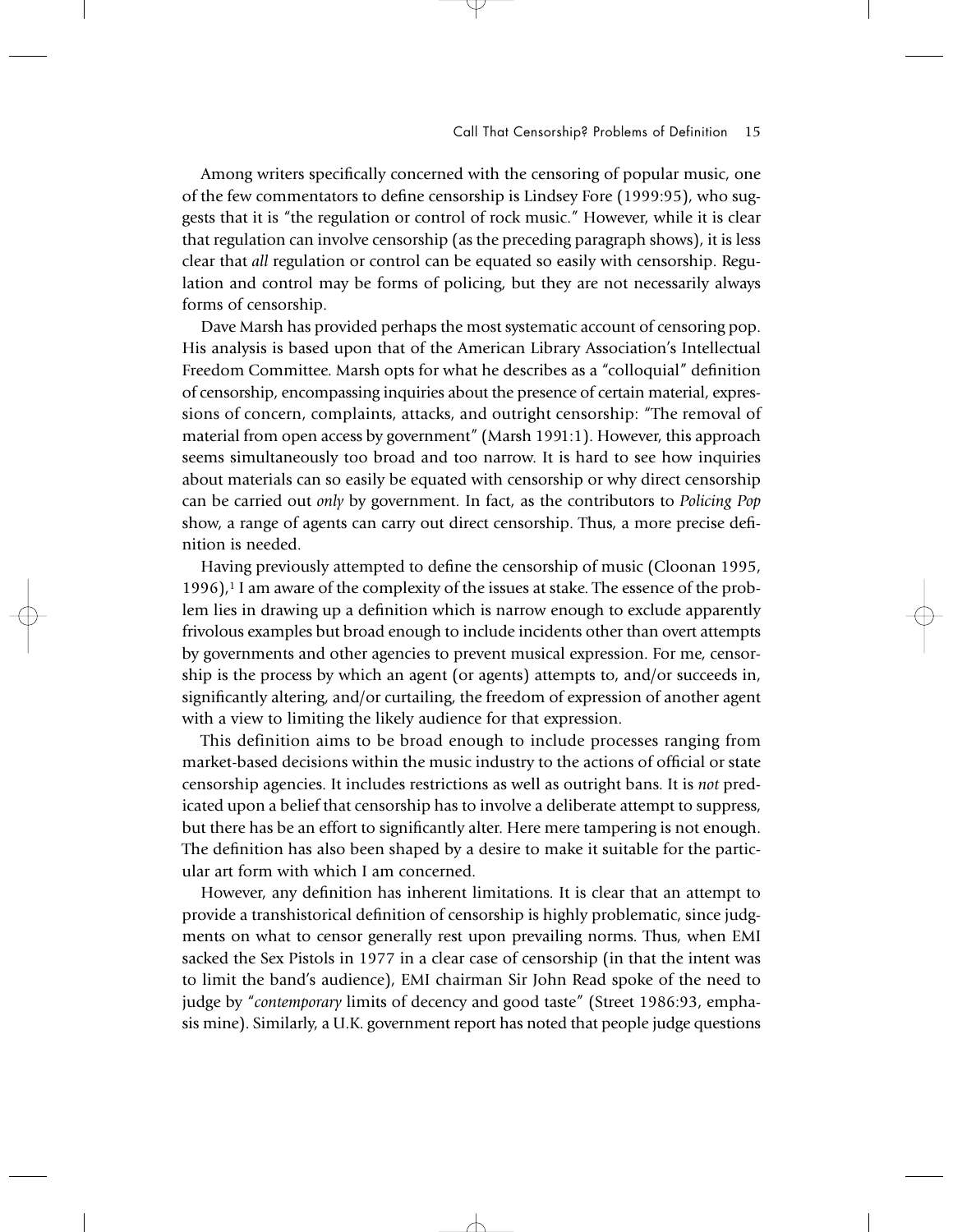of where to draw the line according to what they think is *currently* acceptable (Committee on Obscenity and Film Censorship 1979:30).

Matters are further complicated by the fact that there are competing traditions of free speech and thus of censorship. The U.S. tradition of the First Amendment has led to a system that has been described as "the most speech-protective in the world" (Strossen 1996:38). In contradistinction, the United Kingdom has a complex tradition of competing rules and regulations, obsessive secrecy in government, and some of the most restrictive censorship laws in western Europe, including at least twelve acts which restrict free speech (Collins and Murroni 1996:95) and, prior to the 2000 incorporation of the European Convention on Human Rights into U.K. law, none to protect it. These differing traditions lead to different approaches to questions of free speech and censorship, and suggest that attempts at transcultural definitions are also problematic.

Within popular music an additional complicating factor is that alleged examples of censorship are brought to commentators' attention through a variety of media which may have a vested interest in putting a particular slant on events. Some artists' publicity agents may deliberately mislead (Cloonan 1996:4), and writers (including this one) will bring their own prejudices to the topic. In addition the popular press is often keen to run censorship stories that may not bear closer scrutiny. For example, in December 1999 the United Kingdom's most important pop radio station, the BBC's Radio 1, decided not to play Cliff Richard's "Millennium Prayer" single, which set the words of the Lord's Prayer to the tune of "Auld Lang Syne." Despite the fact that the single rose to the top of the charts, the station refused to play it—on the grounds that it was not the sort of thing that its listeners tuned in for. This led to numerous stories in the press which equated Radio 1's aesthetic and editorial decision with a ban and thus censorship. However, since Richard's freedom of artistic expression was not significantly curtailed, the case falls outside my definition.

Similar erroneous stories appeared around a 1991 BBC decision to exercise restraint in playing some records during the Gulf War (ibid.:118–120). A list of records—many of which were unlikely to be played in any case—was compiled within the BBC, and it was suggested that care be exercised when broadcasting them, especially close to news bulletins about the conflict. Headlined in many places as a ban, in retrospect the list appears to have been a misguided attempt to show sensitivity to combatants' families at a time of national crisis.<sup>2</sup> The key point about both these cases is that some digging is required when censorship stories appear. As Scammell (1988:18) notes: "It is the resort of weak minds and vain egos to cry censorship whenever editorial judgment is being exercised." Some criteria for deciding whether artists are being censored need to be developed. Definitions are one element; another is to consider the sort of censorship that is taking place.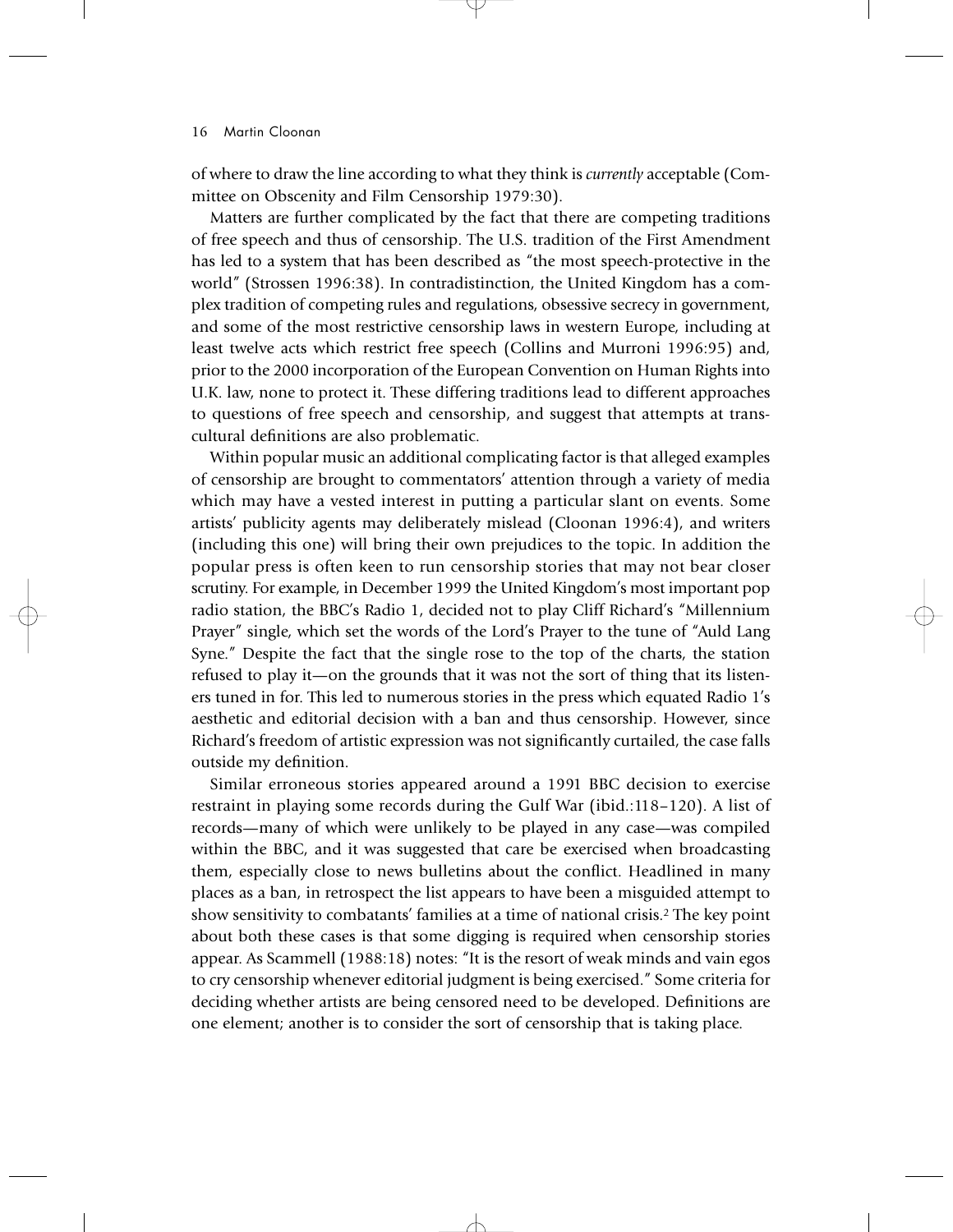#### **Levels of Censorship**

The definition of censorship offered above is built on a realization that censorship can operate at a number of levels and can include both curtailing and suppression. The notion of levels of censorship recurs across the relevant literature. Three main levels can be identified: prior restraint, restriction, and suppression. For recorded popular music, the various levels of censorship may range from preventing recording to refusing to publish a song once it is recorded, to limiting a record's audience, and up to the outright banning of a disc.

*Prior restraint* has been the *bête noire* of anticensorship campaigners down the ages. For example, one of the greatest anticensorship tracts in English literature, Milton's *Areopagitica* (1644), is primarily an argument against governmental licensing of newspapers on the grounds that this would constitute a form of prior restraint. With regard to popular music, there are senses in which the music business's signing policies can be considered to be the equivalent of prior restraint: By not signing artists, record companies can effectively act as censors in the sense that, for whatever reason, they are acting to restrict an artist's audience. This is not to say that all decisions not to sign artists are acts of censorship, but rather that they can have censorial implications for the artists concerned. A related question here is whether censorship *has* to involve prior restraint. In fact, the most frequently cited examples of popular music censorship occur post-publication and only two forms of prior restraint appear to be at work in this field: not signing artists and thus denying them an effective voice, and refusing to release their material once they have been signed.

No state has developed a prior restraint system for the vetting of recorded popular music in the way that, for example, films, television, and plays have been regulated. Perhaps the nearest thing to such a system operated in the former Soviet bloc, where access to recording studios was policed by state functionaries and only officially approved musicians gained access (Wicke and Shepherd 1993). Furthermore, recorded music could be released only on the one state label, with a set number of recordings being pressed. Here the likely audience was inherently limited.

Richard Collins and Cristina Murroni (1996:98–99) define *restriction* as the imposing of certain conditions upon the placement or ownership of products. Perhaps the most important recent example for popular music is the refusal of U.S. retailers such as Walmart to carry stock which they regard as obscene, thus denying musicians an important market (<www.massmic.com/walmart.html>).

In western Europe and North America, the most frequently cited examples of popular music censorship—bannings of records from the radio—are examples of restriction. Here methods designed to censor other forms of media, such as spoken-word dramas and televised works, are used to restrict popular music. On occasion this has involved a deliberate attempt to limit the audience for this mass medium by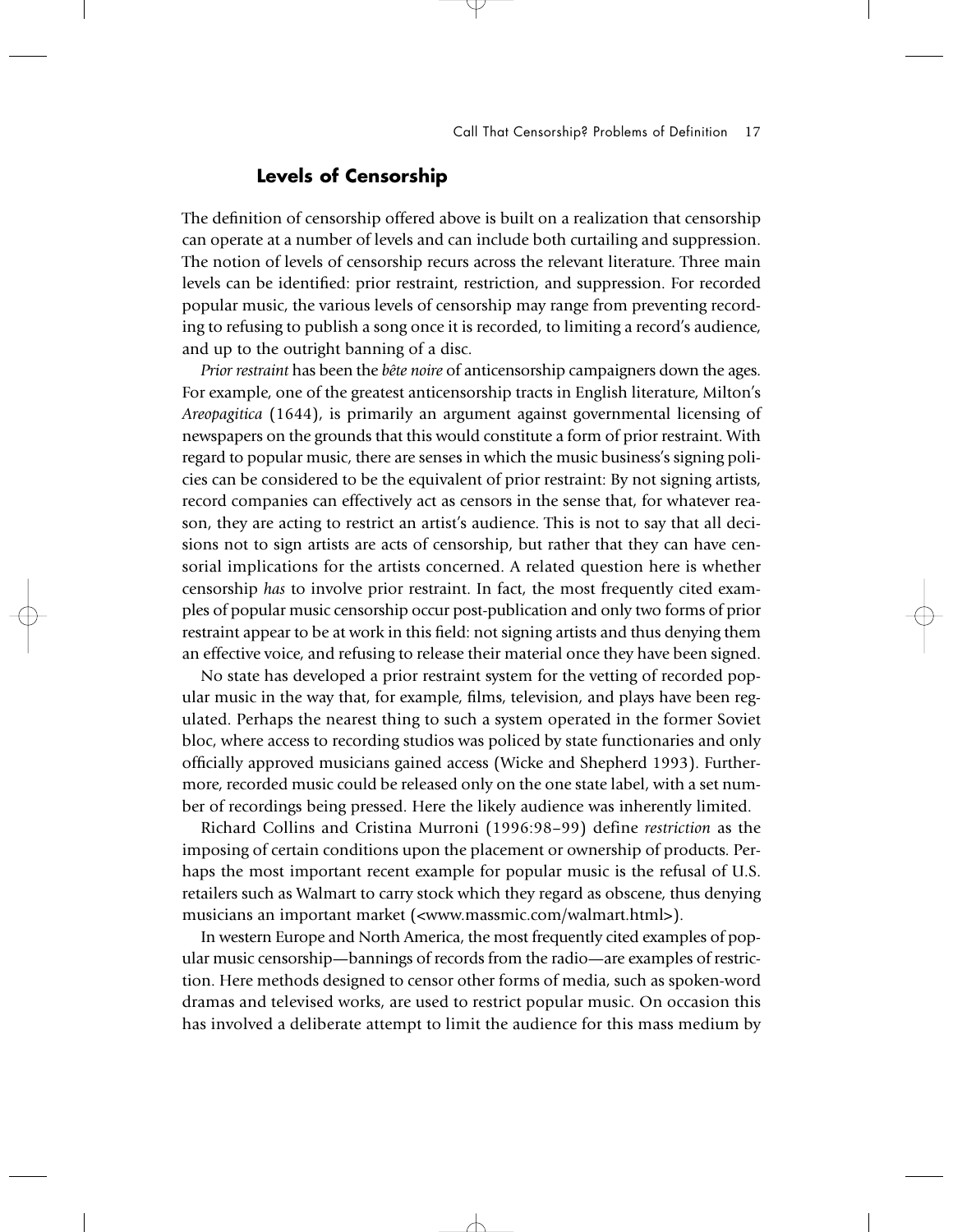such means as having a "watershed" time after which more adult material may be broadcast, since it is assumed that younger people will no longer be listening or watching. Once again the motivation here is to restrict, and thus limit, the potential audience.

It is apparent that the majority of attempts to censor pop in the west are at the level of restriction, rather than outright suppression. For example, in his report on censorship in the United States in the early 1990s, Jeffrey Sluka (1994:46) notes that the main aim of those campaigning against some forms of popular music was to promote *restrictions* on radio play and stickers on albums warning of "offensive" content. However, this campaign illustrates the easy transition which can be made from restriction to prior restraint, as one apparent result of this campaign appeared to be that Columbia Records edited Beastie Boys' tracks and dropped the band Slayer, allegedly because of their links to the occult (ibid.). Such campaigns were often led by the Parents Music Resource Center (PMRC), which argued for a more "responsible" attitude on the part of musicians and record companies. In other words they wanted both musicians and their labels to exercise forms of prior restraint or, failing that, for broadcasters and retailers to impose restrictions.

Such campaigners have filled a censorial gap in western liberal democracies, which lack state bodies dedicated to the censoring of popular music*.* This has left the field open for groups such as the PMRC in the United States and, to lesser effect, the National Viewers and Listeners' Association (NVALA—now known as Media Watch UK) in the United Kingdom. These pressure groups are often linked to religious organizations and are essentially restrictive in orientation, aiming to limit the audience for artistic works (often the stated goal is to protect children). However, their calls for artistic responsibility are effectively calls for prior restraint via self-censorship. Certainly they wish to significantly curtail artistic freedom of expression.

The most obvious and familiar level of censorship—*suppression—*tends to involve attempts by a government or legal system to enforce a moral and/or political code (chapters in Part III describe several attempts to suppress popular music by declaring various forms of it obscene under a country's legal system). But it may be that the power of nation-states to undertake such censorship has been fatally wounded by the arrival of the internet. One of the most interesting issues of future years will be to see how successfully governments will be able to police their electronic borders and how willing they will be to spend scarce resources suppressing material which is available on line, a theme that forms a backdrop to Chapter 2.

To reiterate the points made thus far, it is clear that there needs to be more rigorous consideration of what constitutes censorship and the level at which the alleged censorship is being carried out. In all cases it is important to determine whether the *claim* of censorship is justified before moving on to assess the level of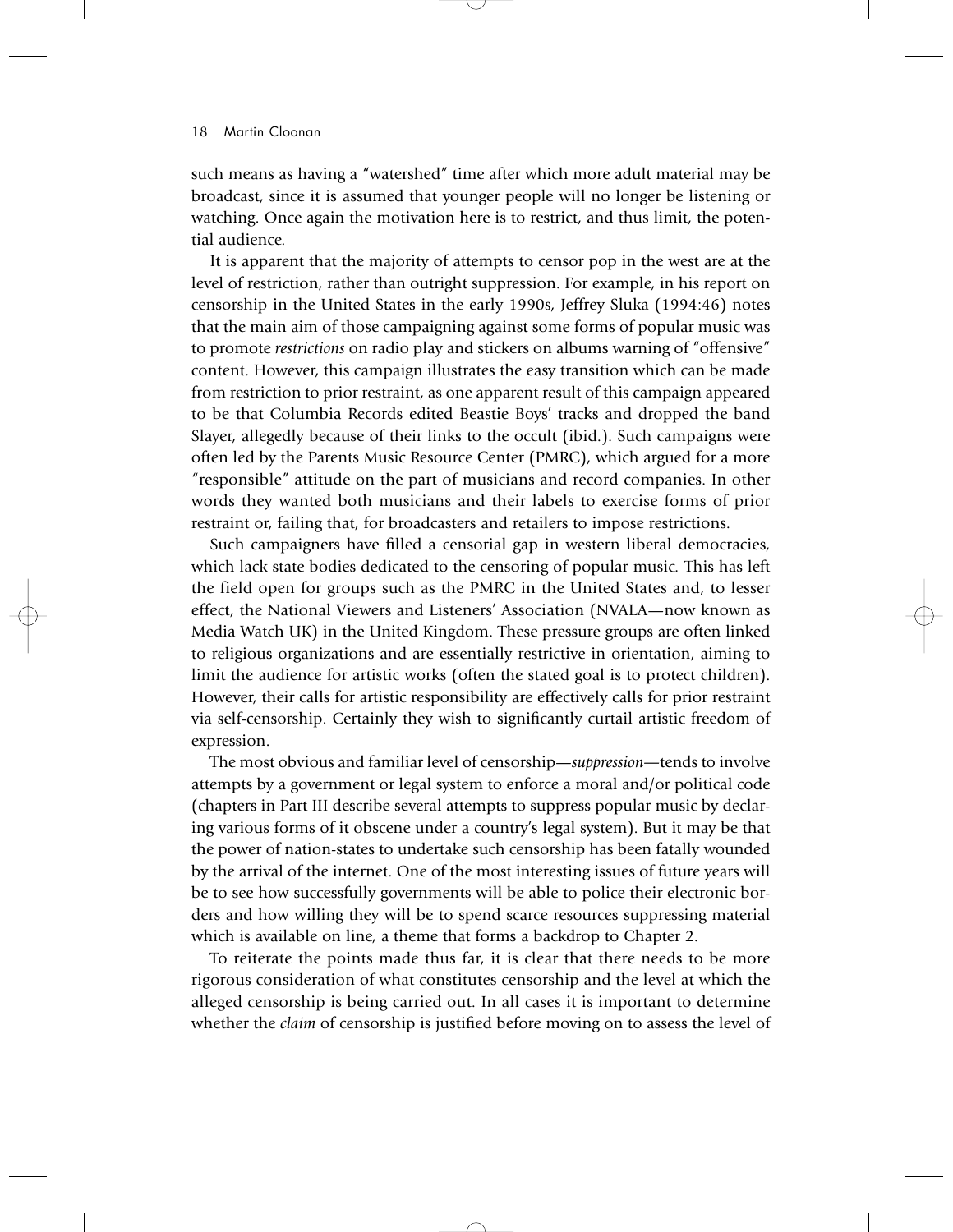censorship and the reasons behind it. It is also important to determine what *sort* of censorship is taking place. As Frederick Schauer (1982:122) notes, an individual may be censored if *The Times* refuses to publish his or her article, but he or she is censored in a somewhat different way if the government *tells The Times* not to print it. The former is a case of prior restraint (usually based on aesthetic or market considerations, or both); the latter is suppression based on political intervention. In pop terms there is a difference between not being played on the radio (restriction) and being threatened with prosecution (suppression). The difference is one of *levels* of censorship. Such levels are also bound up with the artistic form in question.

### **Popular Music: A Mass Medium**

In order to make more precise judgments about the censorship of popular music, it is important to consider what popular music *is,* how it works, and what its key characteristics are. In other words, some understanding of the artistic form under discussion is necessary in order to understand the ways in which it can be censored. The key characteristics of popular music have been discussed previously in numerous places (see Frith 1983; Cutler 1985; Middleton 1990; and Wicke 1990), and it is not necessary to repeat old arguments here. It is sufficient to note here that both terms—"popular" and "music"—are contested and that their definitions are "never disinterested" (Middleton 1990:3). For the current discussion, the contested terminology is less important than the characteristics that mark out popular music from other artistic forms. Here there is some consensus that one of popular music's key distinguishing features is that it is a *mass* medium intended to reach a mass audience. For example, Simon Frith (1983:6) argues that, in distinction to other forms of music, "it is only pop music whose *essence* is that it is communicated by a mass medium" (emphasis mine), and Peter Wicke (1990:ix) describes rock as "a mass medium through which cultural values and meaning circulate." For Roy Shuker (1996:10), "Pop/rock's dominant characteristic is its . . . mass production for a mass, predominately youth, market."

If the very essence of popular music is the intention to reach a mass audience, then it follows logically that the censorship of popular music must involve attempts to *prevent it* from becoming a mass medium. This can involve prior restraint, restriction, suppression, or some mixture of two or more of these, all of which fall within the definition given above. This has two important consequences. The first is that attempts to *prevent* popular music from becoming a mass medium are paradigmatic examples of its censorship. Despite recent interest in academic circles in local music and ethnographic portraits of popular music practice (see Finnegan 1989; Cohen 1991; Bayton 1998), most of pop's audience associates pop with stars and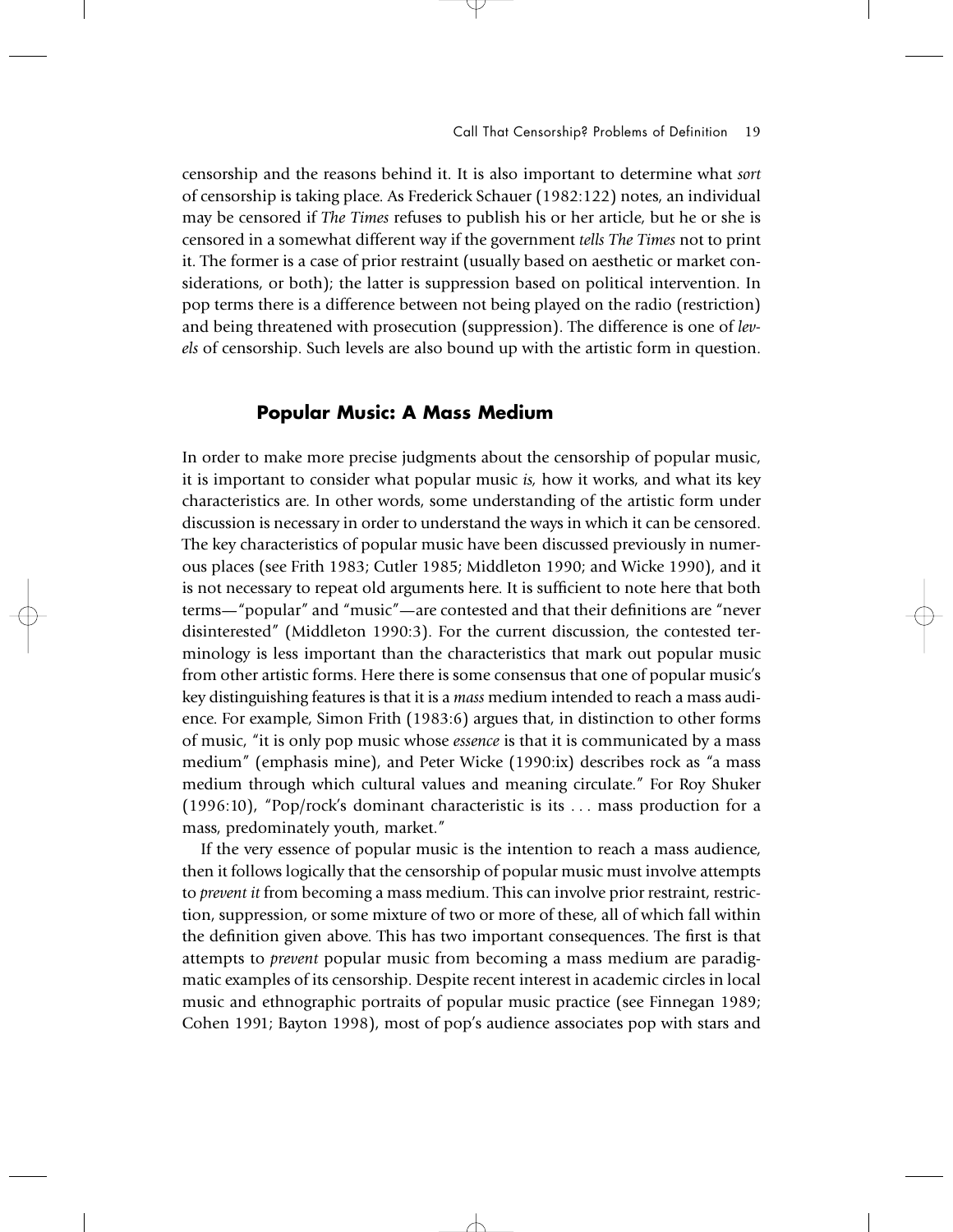musicians signed to record companies who produce works which are sold as product. The fact that pop is intended to be a mass medium means that it may be the paradigmatic case in which the audience gives meaning to texts. Thus, to deprive a pop text of its audience is not only to engage in unparalleled censorship; it may also significantly alter the meaning of that text.

The second consequence is that consideration should be given to the idea that the creation of a mass medium is inherently censorious. There is a sense in which all artistic production for markets is potentially censorship-prone in that the artist, producer, or record company is constantly trying to second-guess what the audience wants. If popular music is about attracting a mass market, this means that the music industry—the means by which music becomes mass—is in a uniquely powerful, potentially censorial, position to alter artistic expression. Moreover, as both Reebee Garofalo (Chapter 2) and Steve Greenfield and Guy Osborn (Chapter 4) show, disputes over the *control* of recorded music have important implications for musicians' freedom of artistic expression.

Pop's status as an intended mass medium is predicated on its ability to reach a market, and it is the music industry which plays a key role in determining whether it does so. At one level pop is simply a commodity which has risen to become a mass product at the same time that a particular form of capitalism has emerged, so that pop is intertwined with the capitalist market. Indeed, as we have seen, many commentators base their definition of pop upon the market, in terms of its seeking a mass audience (see Middleton 1990:5). This has implications for the censorship of pop. While notions of the market are contestable, it can be seen as an artificial construct which informs the decisions of key players within the industry. In relation to the earlier discussion of what level of systemization is needed before a process is deemed censorial, it may be that the disorganized market censors most of all. Decisions about what is marketable inform daily practice within the music industry (Negus 1992, 1999), and while the market may not of itself be an agent, it is an imagined market which informs decision making by key agents within the music industry and which can lead them into undertaking censorial practices. Thus second-guessing about what will make a profit informs key actions. The intent is to secure a profit; the result may be a form of censorship. For example, one of the reasons why the Sex Pistols were sacked—and censored—by EMI in 1977 was that the band would not conform to customary promotional activities (Wood 1988). In essence, as far as EMI were concerned, the band had become unmarketable. They were thus censored.

Within popular music it is the music industry which has the power of prior restraint, and decisions about what to release—what to try to make into a mass art form—are normally taken with an imagined market in mind. Thus A&R (artist and repertoire) people will generally sign acts which they think will attract a market,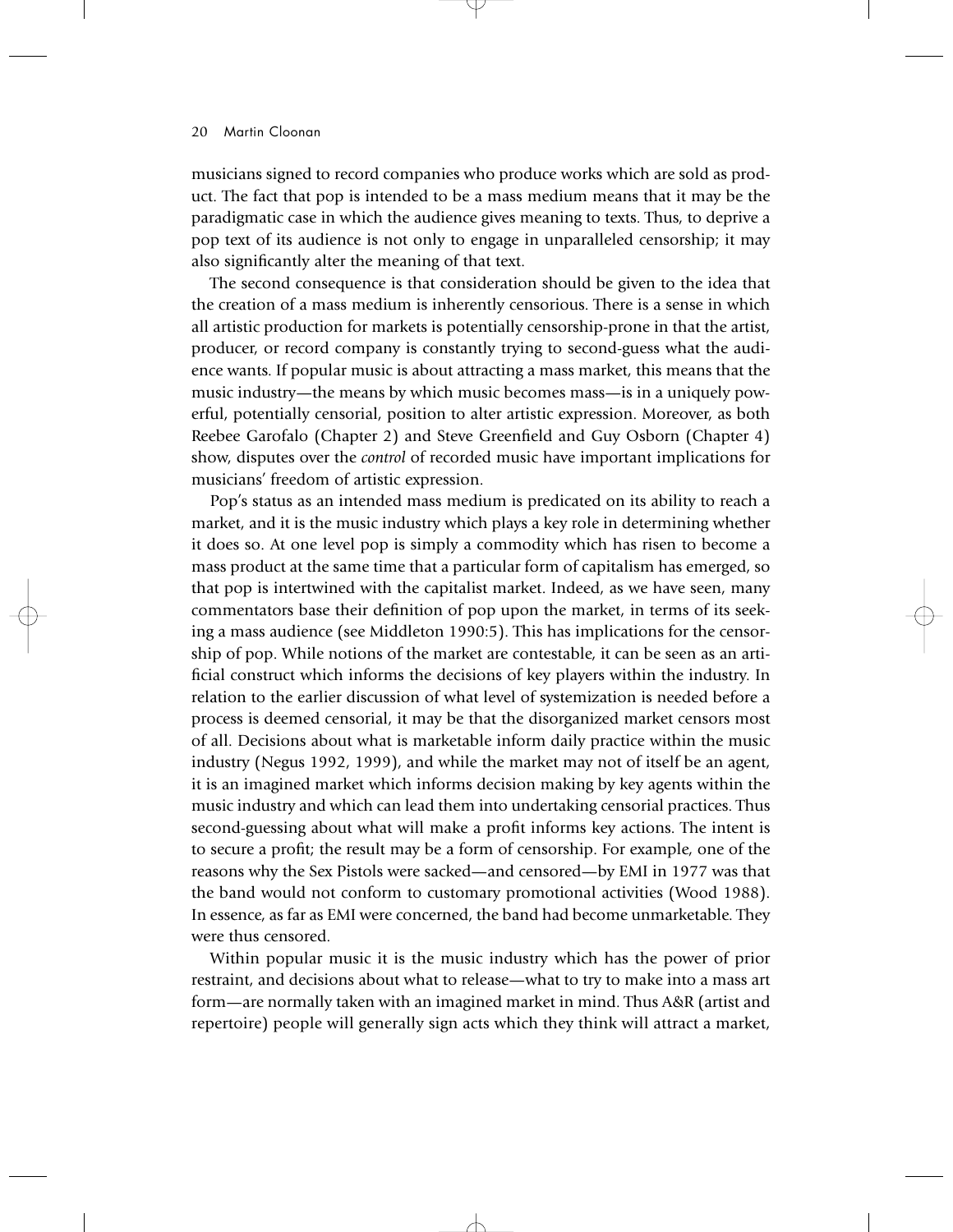and producers will aim to create a marketable sound. As a rule, popular music artists will initially be signed by a company on the strength of a notional market, and their subsequent work—or product—will be shaped by reference to that market. It is not necessary to agree with Schauer's (1982:119) assertion that in market conditions "all censorship is choice and all choice censorship" to see that the rise of free market capitalism has had implications for the censorship of musicians. I do not wish to argue that there exists some pure form of popular music which is corrupted by the market. Precapitalist societies were not free from censorship, and, as noted earlier, the "socialist" countries of the former Soviet bloc also exercised forms of censorship. Clearly, however, market conditions have censorial implications in that they can significantly alter the type of pop produced. There is a sense in which all art is censored in a market society, given that performers, producers, and companies involved in the creative process are *all* trying to work out how to modify—that is, significantly alter—the product for the market (cf. Negus 1999:114).

One of the most interesting discussions of the effect of this has come from Jacques Attali (1977). He argues that the onset of industrial capitalism meant that for musicians it "became almost impossible to have one's music heard without first being profitable.... It was necessary to sell oneself to have the right to create" (ibid.:70). Ultimately, Attali believes that the influence of industrial capitalism has left popular music "recuperated, colonised, sanitised" (ibid.:109). Although this analysis seems to fly in the face of the model of pop careers in which artists "pay their dues" creating music, playing clubs, and being unprofitable prior to being signed, Attali rightly draws attention to the constraints exercised by capitalist economic forces and the processes of commodification upon the creative process.

A number of commentators have observed that this particular set of economic relations has implications for artistic production. Richard Peterson (1972:236) identifies the potential for the profit motive to act as a censor of music, and Reebee Garofalo (1987:81) notes how the record industry, through promotional activities which treat pop's audience as segmented, "conspires to limit the range of musical styles available to a given segment of the consumer market."3 In his polemic against censorship in the United States, Marsh (1991:1) argues that "the majority of censorship is *economic,* which forces artists to work day jobs to stay alive, and prevents them from creating freely, let alone acquiring the equipment to work with and the space to work in" (emphasis in original). The implication here may be that only via a change in the economic structure of society will censorship be overcome. However, as Walter Benjamin (1973) notes, such a change is likely to bring about a change in how art itself is viewed.

John Street (1986:107) has argued that censorship is exclusively the prerogative of the market and that the record industry censors artists *only* if the stock exchange is likely to be offended by their antics. This is what appears to have happened in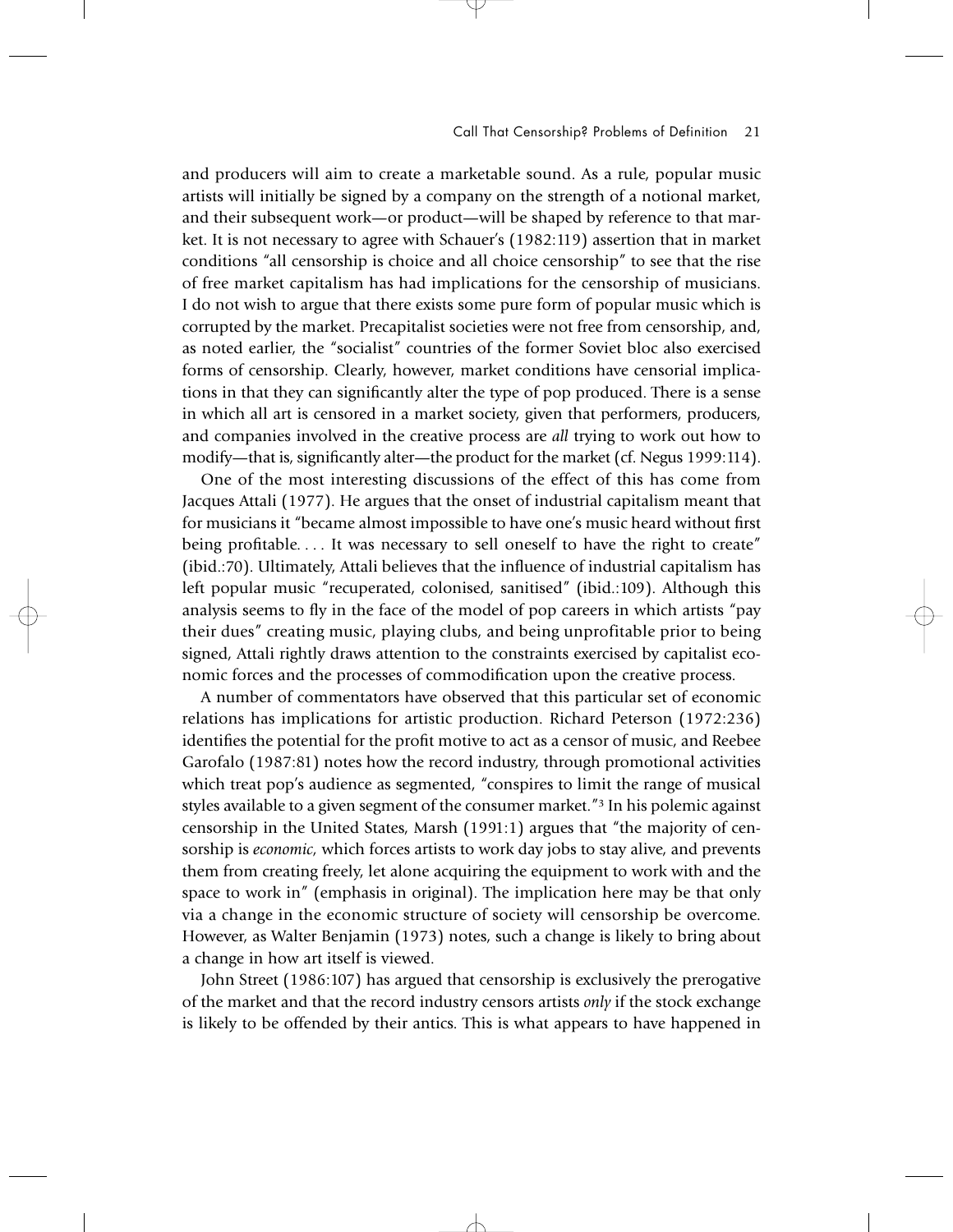1995 when Time Warner decided to drop Ice-T, Snoop Doggy Dogg, and Nine Inch Nails from its roster. The decision to drop these "controversial" artists followed the "Cop Killer" episode, when Ice-T's track was withdrawn on a worldwide basis following a campaign against Warners by a number of powerful bodies in the United States, most noticeably the Los Angeles Police Department (*Guardian,* 7 June 1995; Ice-T 1994). In these cases concerns about market reaction led Warners to censor. "Censorship may take place in the decision not to sign a band, or not to release a particular track as a single," Street (1986:108) notes, again focusing our attention on decision making within the music industry.

Perhaps the best work on the daily operation of that industry has come from Keith Negus (1992, 1999), who has also noted the market's power to restrict (1992:69).4 However, he argues that it is too simplistic to see the market as the sole determinant of which acts get signed and retained. Instead, he makes a persuasive case (1999:176) that such decisions are also likely to be shaped by the culture within particular companies, while also showing how "the music industry shapes the possibilities for creative practice" (ibid.:29). For example, in country and western music Negus notes that if artists do not produce suitable, radio-friendly material, companies may drop them or try to "fix" the problem:

This may involve finding new songwriters, recruiting another producer and employing different musicians. If all this juggling, modification and rethinking does not lead to a "radio friendly" recording then it may ultimately result in a decision to drop an artist. (Ibid.:114)

Negus also illustrates the censorial implications of becoming a major international artist. He cites the case of Mari Hamada, who after years of independent commercial radio success in Japan was forced to sing in English and use a co-writer (ibid.: 159). A more familiar example is that of Celine Dion, who moved from singing in French to English in order to reach an international audience. Many British artists, Negus notes, are not now considered to sing in the right "international" English and so may be urged to sing in a more Americanized style in order to reach a wider market (ibid.:161).

The point is that the routine operations of a capitalist industry responding to market conditions have implications for the censorship of pop. Here there is a mixture of agencies which overlap and interact, notably those of market forces and the decisions of record company personnel who both react to and try to shape those forces. Within an unstable market, the industry's main aim is to exert as much control as possible. According to Avron Levine White (1987:175), this has led to a situation in which "the popular musician has been ensnared in a variety of agreements which are clearly unbalanced from the point of view of fairness to the artist." For example, music industry contracts are routinely based on exclusivity arrangements that limit potential collaboration and career moves (Greenfield and Osborn 1998: 74,